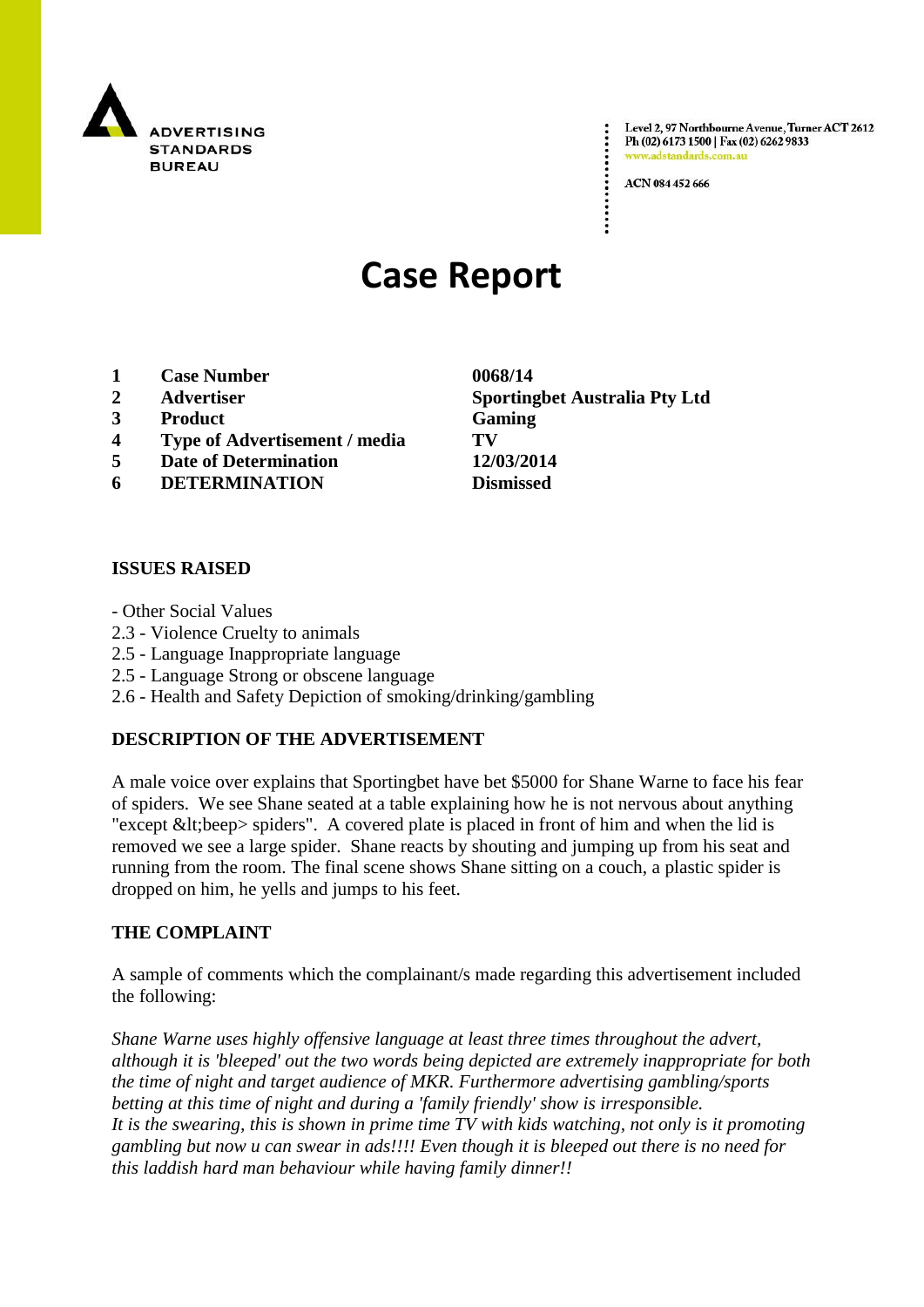*Warne sits down and a plate with a cover is placed in front of him. The cover is lifted and there sits a LIVE beautiful spider. Warne storms off swearing and it cuts to the spider crawling over the table when the cloche lid is slammed down over the spider and pulled backwards. As it goes backwards you see two of the spider's legs being torn from its body and left on the table.*

*Apart from the blatant aspect of animal cruelty, it is a horrible sight. To see a spider have two of its legs torn off is distressing and something that is not needed to be advertised. It adds nothing to the advertisement, and causes distress when viewed.*

*This advert needs a warning at the beginning as I have arachnophobia.*

# **THE ADVERTISER'S RESPONSE**

Comments which the advertiser made in response to the complainant/s regarding this advertisement include the following:

*The complaints raise issues under Sections 2.3 and 2.5 of the AANA Code of Ethics (Code). Section 2.3 of the Code*

*Section 2.3 of the Code provides that advertising or marketing communications shall not present or portray violence unless it is justifiable in the context of the product or service advertised.*

*Sportingbet submits that the Advertisement does not breach section 2.3 of the Code by portraying or presenting any violence. No spiders were harmed during the filming of the Advertisement and the Advertisement does not present or portray any violence to spiders. The complaint that the spider is shown having its legs torn off is clearly incorrect. The cloche was not slammed down over the spider, instead the spider was on the underside of the table top at the time the cloche made contact with the top of the table. This can be seen as the spider reaches up at the cloche from underneath the table. Sportingbet took reasonable measures to ensure the safety of the spider. The spider was handled by a professional spider wrangler and returned to its owner completely unharmed.*

*At not time in the Advertisement, or during filming, was any act of violence committed towards the spider.*

*During the final scene of the Advertisement a spider is shown being dropped near Shane Warne as he sits on a couch. A plastic spider was used during the filming of this scene, which again does not portray or present violence towards the spider. Section 2.5 of the Code*

*Section 2.5 of the Code provides that advertising or marketing communications shall only use language which is appropriate in the circumstances (including appropriate for the relevant audience and medium). Strong or obscene language should be avoided.*

*A number of the complaints concerned the use of the "F" word in the Advertisement. Sportingbet is a wagering company. The Advertisement describes how Sportingbet has bet Shane Warne that he cannot face his fear of spiders. On being presented with the spider, the Advertisement shows Shane Warne's candid reaction to the spider placed before him. This reaction included Shane using the "F" word two (2) times during the Advertisement. The tone of the Advertisement is intended to be light hearted and humorous, appealing to the*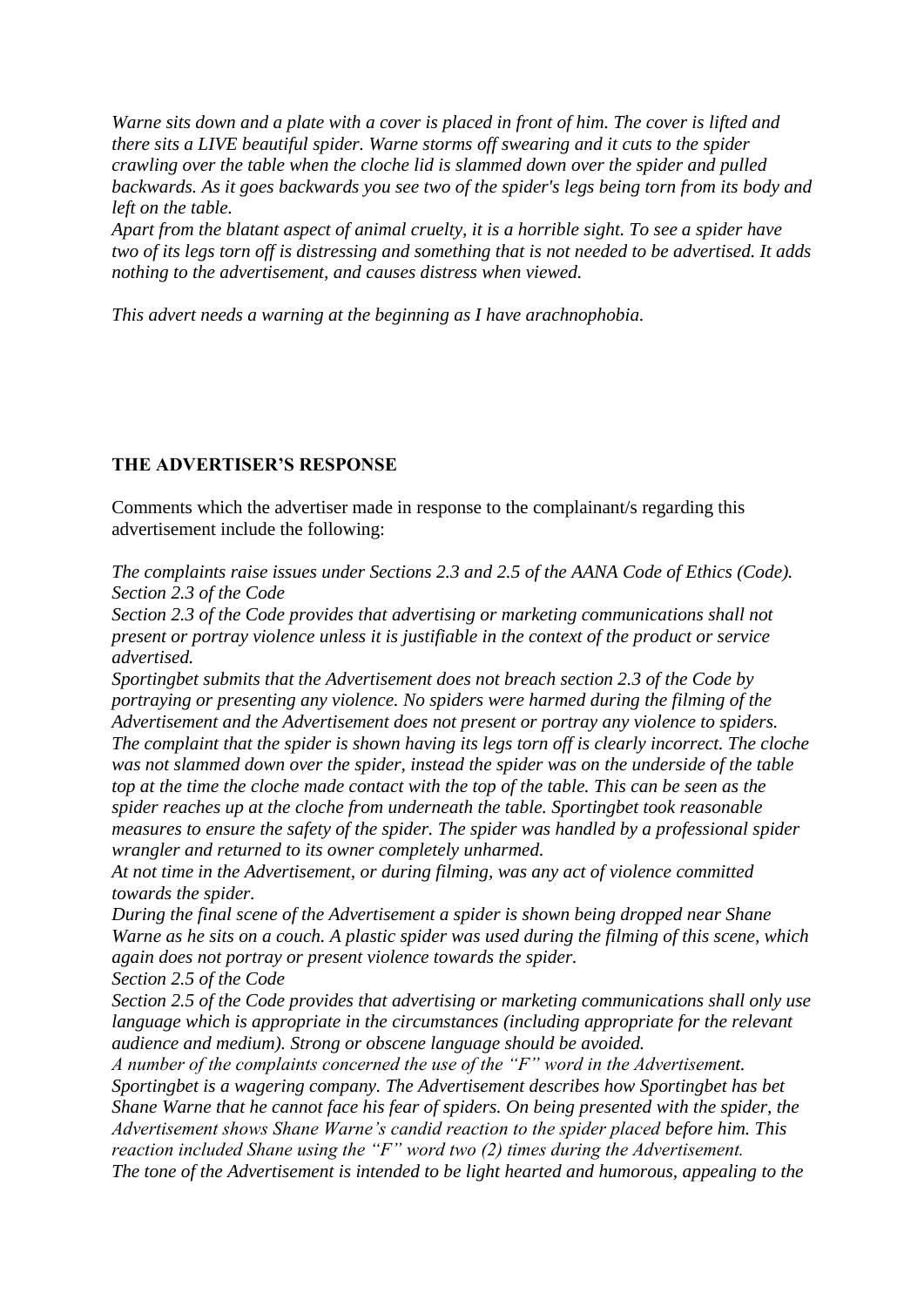*typical Australian male sense of humour.*

*The use of the "F" word was not scripted. This was Shane Warne's natural reaction to having placed himself in proximity of the spider. Sportingbet took measures to ensure that the use of the "F" word in the Advertisement was not audible or visible to the audience. The word in question was completely bleeped out during the Advertisement and Shane Warne's mouth was obscured for the whole period of each bleep.*

*There was no audible mention of the "F" word or any other inappropriate or offensive language. The bleeping of the "F" word was used in the context of the Advertisement and was not used in an insulting or hostile manner.*

*A number of the complaints express concern that children were exposed to the "F' word. Sportingbet notes that the Advertisement was given a PG rating from CAD. The Advertisement was not aimed in any way at children, nor has it been aired during any childappeal programs. The PG rating is exactly that. The programming is recommended to have parental guidance.*

*As a wagering company, Sportingbet does not offer products or services to persons under the age of 18, hence Sportingbet does not target its advertising to persons under the age of 18. On the basis of the above, Sportingbet submits that the Advertisement does not breach section 2.5 of the Code.*

*Other complaints:*

*In relation to the complaints relating to distress caused to those in the community who suffer arachnophobia, Sportingbet advises that the Advertisement was in no way intended to cause harm or distress to any section of the community. Sportingbet notes that there is no section in the Code which requires advertisers to consider the effects of advertisements on sufferers of phobias.*

*We have reviewed the Advertisement in light of the remaining provisions of section 2 of the Code and note that the remaining sections of the Code clearly do not apply to the Advertisement.*

# **THE DETERMINATION**

The Advertising Standards Board ("Board") considered whether this advertisement breaches Section 2 of the Advertiser Code of Ethics (the "Code").

The Board noted the complainants' concern that the advertisement features strong language which although beeped out is still clear, and that this is not appropriate for children to hear, and that the spider appears to be harmed when the lid is placed over it.

The Board viewed the advertisement and noted the advertiser"s response.

The Board noted that some complainants were concerned over the use of a spider in the advertisement. The Board noted that these complaints were of concern due to the complainants' own personal experience and fear of spiders. The Board noted that this is not an issue which falls under the Code and therefore would not be considered by the Board in their determination.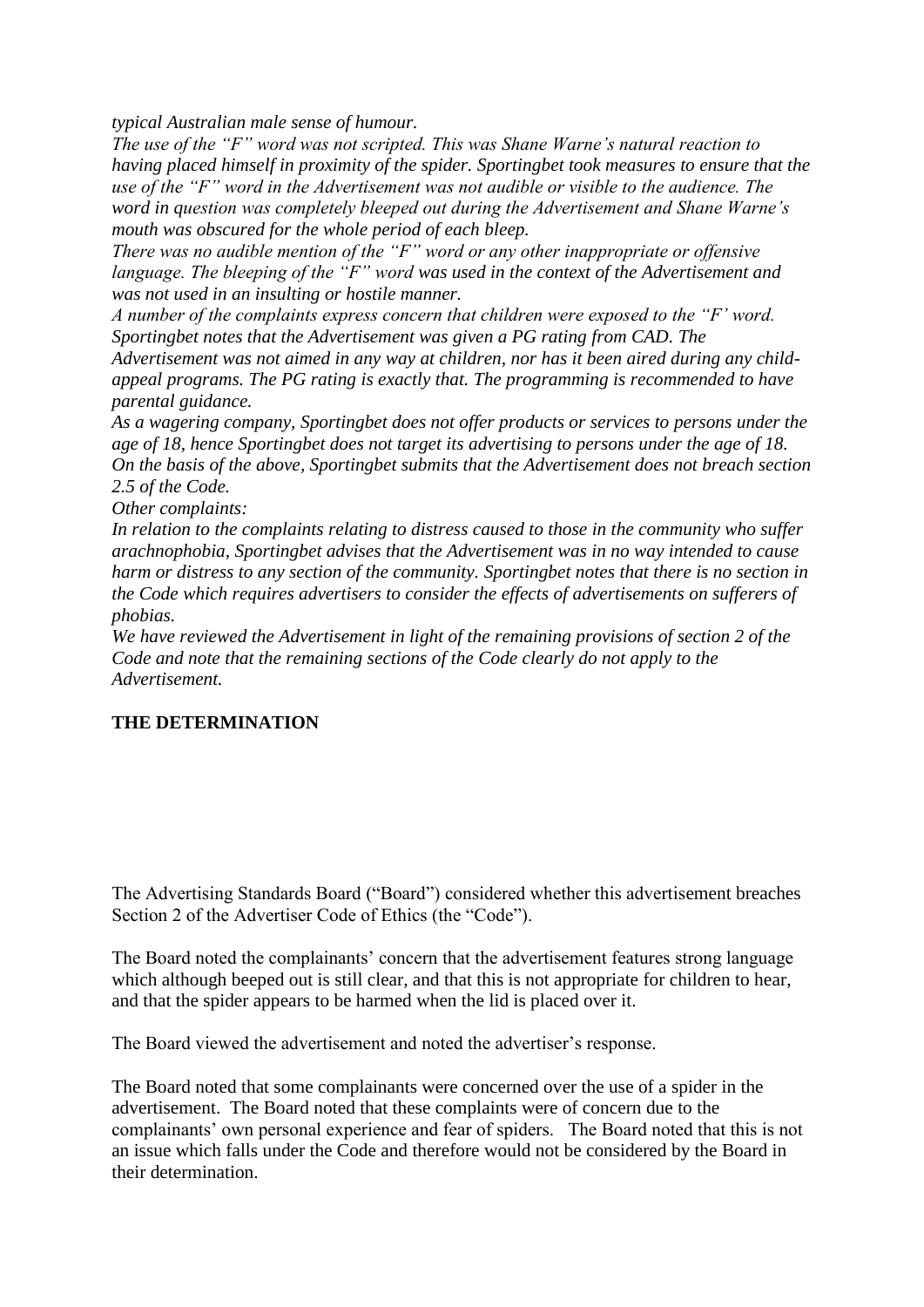The Board considered whether the advertisement was in breach of Section 2.3 of the Code. Section 2.3 states: "Advertising or Marketing Communications shall not present or portray violence unless it is justifiable in the context of the product or service advertised".

The Board noted the complainant's concerns that two of the spiders legs are torn off.

The Board noted that when the spider is placed in front of Shane Warne the man holding the dish is wearing what appears to be a National Parks uniform and that the advertiser's response stated there was a professional spider handler present throughout the filming of the advertisement.

The Board noted that when the handler tries to cover the spider the spider runs away and is seen on the underside of the glass table. The Board noted that the spider appears to be still intact and considered that due to the fleeting nature of the scene and the use of a glass table, the complainant had misinterpreted the scene.

The Board considered that the spider was not harmed during the advertisement and determined that the advertisement did not breach Section 2.3 of the Code.

The Board considered whether the advertisement was in breach of Section 2.5 of the Code. Section 2.5 of the Code states: "Advertising or Marketing Communications shall only use language which is appropriate in the circumstances and strong or obscene language shall be avoided".

The Board noted that the advertisement features the cricketer Shane Warne being confronted with a large spider and that some of his comments are beeped out.

The Board noted the advertiser's response that Shane did use the 'F' word and that they had taken care to cover his mouth with a blurred image and to use a beep machine to disguise what he had said.

The Board noted that it had previously upheld an advertisement which featured the "F" word beeped out (0188/12) where:

"The Board considered that in this instance whether or not the "f" word is actually used it sounds as if it is."

The Board noted it had also dismissed a case where a beep was used to imply the use of an F word so it appeared she was saying "fuck me!" (0131/12):

"The Board considered that although the simultaneous use of the car horn and the young girl saying "beep" is an intended reference to an obscene word, an actual obscenity is not used and the term "beep" in itself is not strong or obscene."